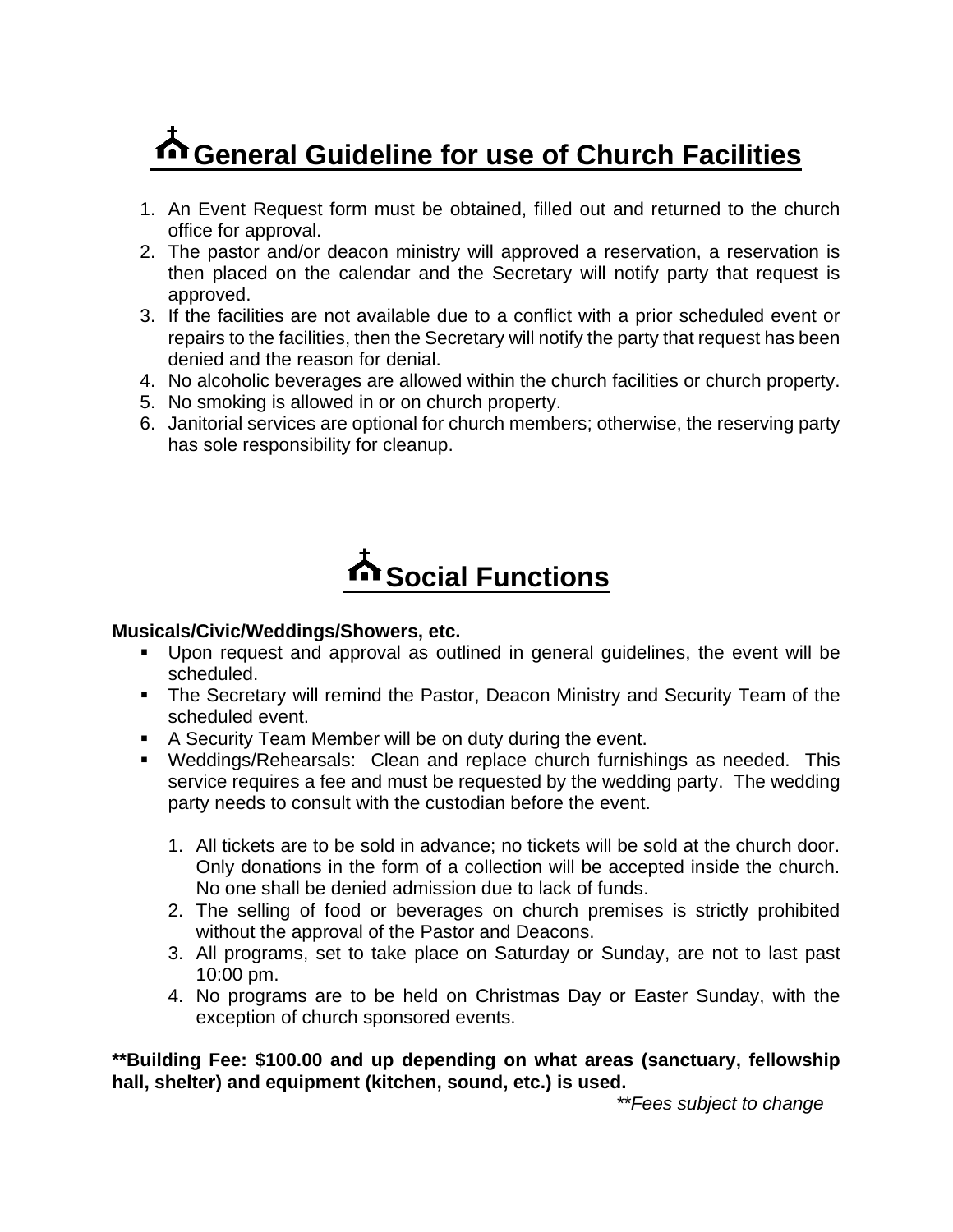### **Funerals**

#### **Procedures**

- A family member or family representative contacts the church office immediately following the passing of a loved one. Not necessary if the Pastor was present at the time of demise.
- **The Secretary or designee obtains the contact person's name and telephone** number.
- **•** The Pastor or designee contacts the Deacon Ministry and the various Ministry chairpersons with the name of the deceased and pertinent information as to how to contact the family.
- **The Deacon Ministry, Deaconess Ministry and the Missionary Ministry contact the** family and provide spiritual comfort and other support.
- At the family's request, the Culinary Ministry coordinates dinner for the family after the services.
- **The Deacon Ministry notifies the church membership with the date and time of the** following information:
	- 1. Viewing
	- 2. Floral delivery
	- 3. The Service
	- 4. Choir(s)
	- 5. Pall Bearers of Floral Bearers (if needed)
- **The Pastor (or designee) leads the processional.**

### **General Guidelines for the Mt. Zion Baptist Church Cemetery**

#### **All members and non-members of Mt. Zion Baptist Church are responsible for adhering to these guidelines regarding cemetery use:**

- A formal request form must be filled out and turned into the church office.
- After the request has been processed, the Pastor, Cemetery Committee, or designee must be contacted before a gravesite is selected or opened.
- The approved work that is to be done in the Mt. Zion Cemetery must follow each of these guidelines:
	- $\triangleright$  Active church members have the choice of a burial plot at no cost.
	- $\triangleright$  For church members inactive less than 12 months (excluding sick and shutin) a fee\* of \$250.00 is required when choosing a burial plot.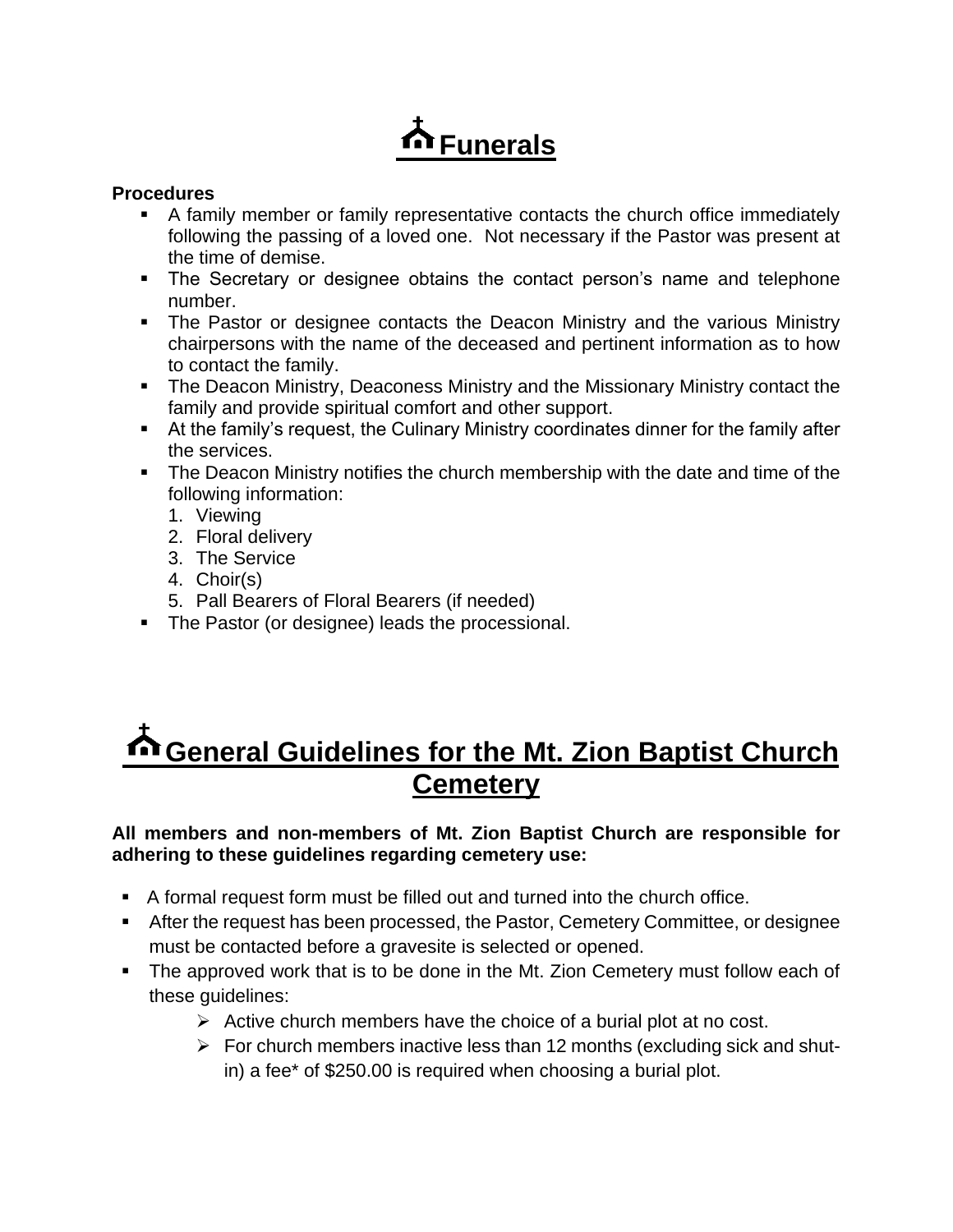- $\triangleright$  Members who have been inactive (excluding sick and shut-in) for more than 12 months will pay a fee\* of \$500.00 and there is no guaranteed choice as to the burial site.
- ➢ Those who are not members of Mt. Zion are to pay a fee\* of \$750.00 and have no choice as to the burial site.
- $\triangleright$  All fees are due before opening of the grave can commence.
- ➢ The Cemetery Committee or designee is to be contracted prior to putting a headstone, coupling, or gravel on the grave.
- ➢ A contract must be secured from the Pastor, Cemetery Committee, or designee prior to having any repairs or changes made to the gravesite. All materials such as old headstones, old coupling, blocks, bricks, and any leftover materials, etc. must be removed by the vendor or by family members.
- ➢ Approval to secure a gravesite prior to one's demise has to be granted from the Pastor and Cemetery Committee.
- $\triangleright$  No gravesites are to be placed in the road leading to the cemetery because this area is needed for access to the cemetery.

Mt Zion Baptist Church is not responsible for maintaining gravesites. Grass will be cut around gravesites, but the church is in no way responsible for grass/weeds that may grow through the gravel on gravesite or if the grave sinks. If there are any questions regarding these guidelines, please call or make an appointment to talk with the Pastor, the Cemetery Committee, or the Deacons.

\*\*\* Fees are subject to change.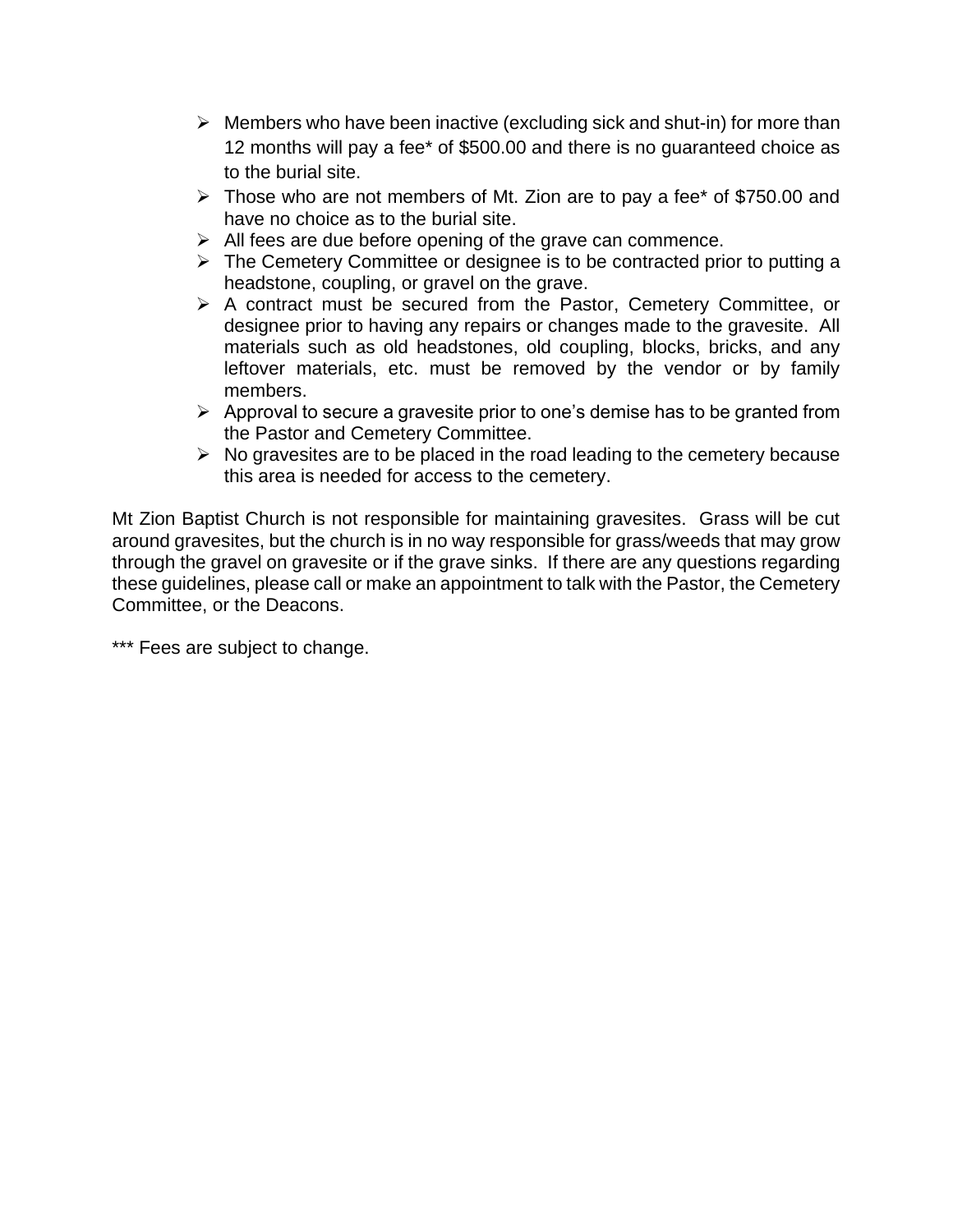*Mt. Zion Baptist Church Cemetery Form*

*PO Box 412 / 103 Mt. Zion Drive Fountain Inn, SC* 29644 Phone: 864-862-2540 Fax: 864-409-9144

#### **Selection and Opening of Gravesite**

#### **All Information must be completed**

| Date: ____________________                                                        |                                             |
|-----------------------------------------------------------------------------------|---------------------------------------------|
|                                                                                   | _Telephone__________________________        |
| Address __________________________________                                        | State ______________Zip____________________ |
| Contact Person ________________________                                           | Telephone___________________________        |
| Type of work to be done:                                                          |                                             |
| Gravesite Selection ____Gravesite Repair ____Gravesite cleaning ____ other ______ |                                             |
|                                                                                   |                                             |
|                                                                                   |                                             |
|                                                                                   |                                             |
|                                                                                   |                                             |
|                                                                                   |                                             |
|                                                                                   |                                             |

#### **To Funeral Home/Gravesite Preparer/Family Member(s)**

I understand all the guidelines and know that if this request is for preparing a grave for burial, then any damage to gravesite or existing graves by said company, then funeral home/company is responsible for repairs. All repairs are subject to the approval of Mt. Zion Baptist Church and family members of damaged existing gravesite. All fees must be paid before opening of gravesite.

| Family Member/Representative | Date |
|------------------------------|------|
| Family Member/Representative | Date |
| Church Representative        | Date |
| Church Representative        | Date |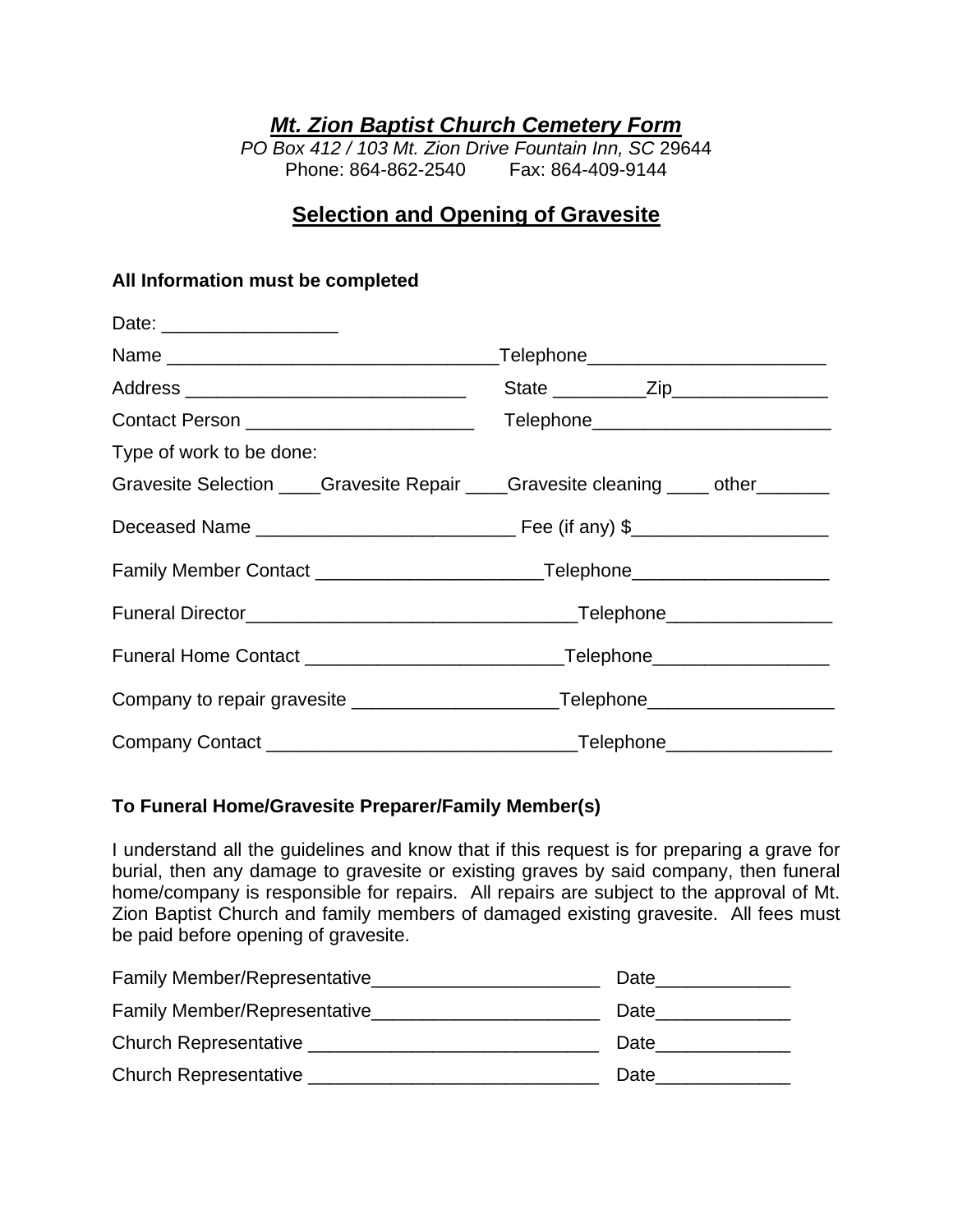#### **Mt. Zion Baptist Church Cemetery Form**

PO Box 412 / 103 Mt. Zion Drive Fountain Inn, SC 29644 Phone: 864-862-2540 Fax: 864- 409-9144

#### **Repairs and Headstones**

#### **All Information must be completed**

| Date: ____________________                                                         |                                           |
|------------------------------------------------------------------------------------|-------------------------------------------|
|                                                                                    | _Telephone__________________________      |
| Address __________________________________                                         |                                           |
| Contact Person ________________________                                            | Telephone________________________________ |
| Type of work to be done:                                                           |                                           |
| Gravesite Selection ____Gravesite Repair ____Gravesite cleaning _____ other ______ |                                           |
|                                                                                    |                                           |
|                                                                                    |                                           |
|                                                                                    |                                           |
|                                                                                    |                                           |
| Company to repair gravesite _____________________________Telephone_______________  |                                           |
|                                                                                    |                                           |

#### **To Funeral Home/Gravesite Preparer/Family Member(s)**

I understand all the guidelines and know that if this is a gravesite being selected, repaired, upgraded with a headstone, coupling, or gravel, the company vendor or family members must remove all materials not used and all old materials taken off gravesite. If not removed the family is responsible for removal or a fee will be charged payable to the cemetery committee to remove it.

| Family Member/Representative | Date |
|------------------------------|------|
| Family Member/Representative | Date |
| <b>Church Representative</b> | Date |
| <b>Church Representative</b> | Date |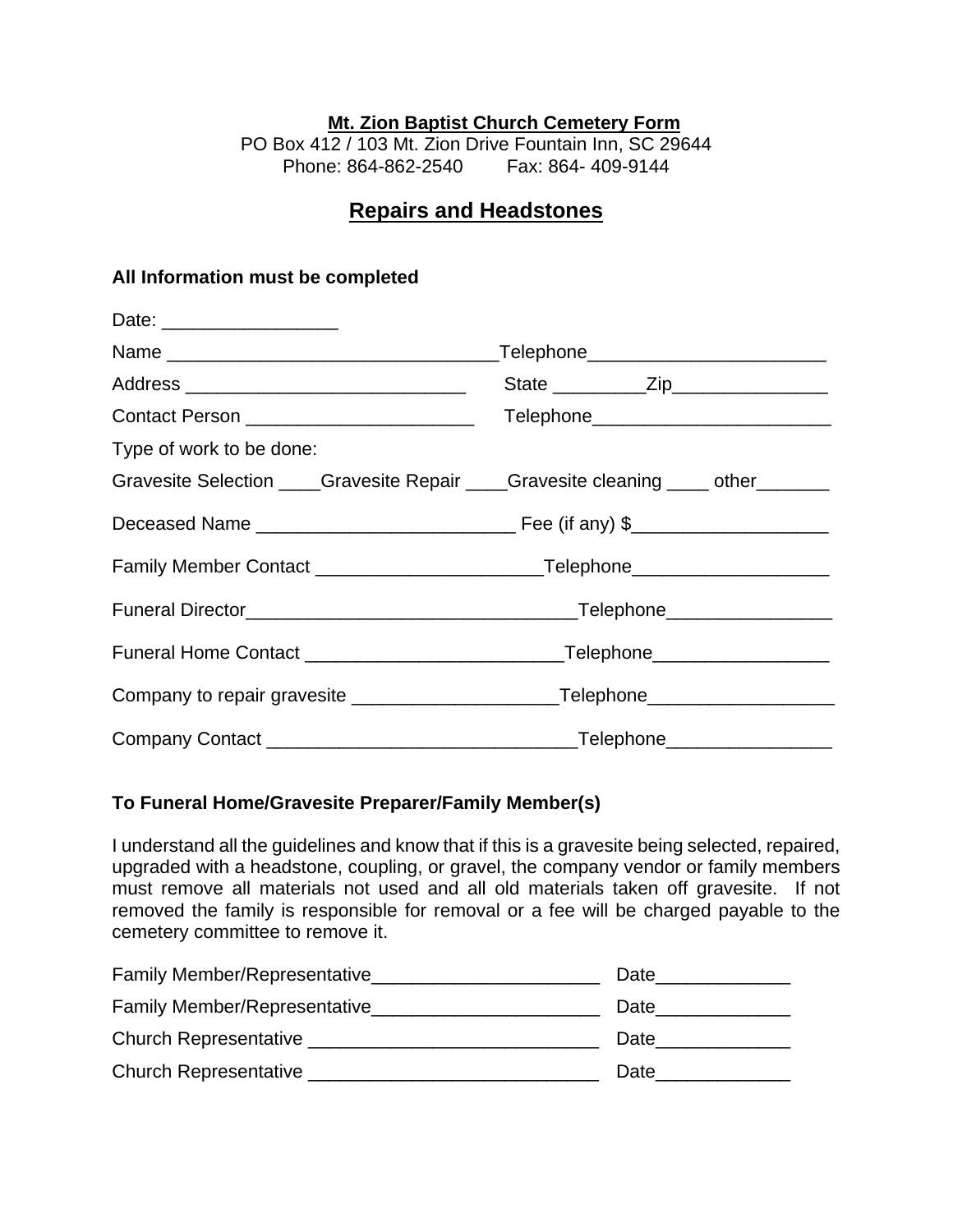#### **Mt. Zion Baptist Church P. O. Box 412 Fountain Inn, S.C. 29644 864-862-2540 Fax 864-408-9144**

#### **Church Repair Request Form**

Date: **\_\_\_\_\_\_\_\_\_\_\_\_\_\_\_\_\_\_\_\_\_**

From: **\_\_\_\_\_\_\_\_\_\_\_\_\_\_\_\_\_\_\_\_\_\_\_** Contact #: **\_\_\_\_\_\_\_\_\_\_\_\_\_\_\_\_\_\_**

To: Mt. Zion Trustees Ministry

The below areas are in need of maintenance/repair: (Please provide a legible detailed explanation)

| Received by: |  |
|--------------|--|
|--------------|--|

Date Received: **\_\_\_\_\_\_\_\_\_\_\_\_\_\_\_\_\_\_\_\_\_**

Action Taken to Repair: